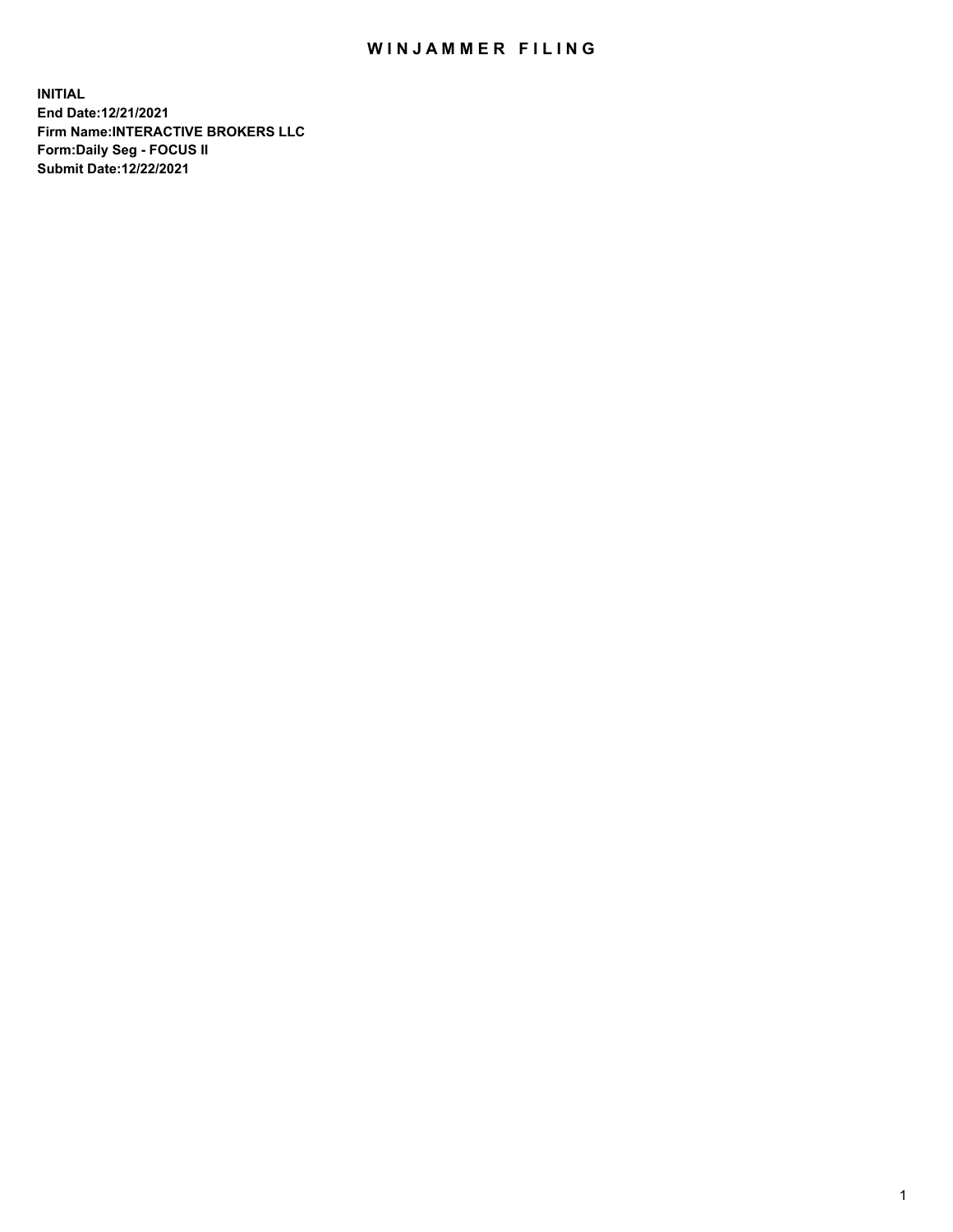**INITIAL End Date:12/21/2021 Firm Name:INTERACTIVE BROKERS LLC Form:Daily Seg - FOCUS II Submit Date:12/22/2021 Daily Segregation - Cover Page**

| Name of Company                                                                                                                                                                                                                                                                                                                | <b>INTERACTIVE BROKERS LLC</b>                                                                           |
|--------------------------------------------------------------------------------------------------------------------------------------------------------------------------------------------------------------------------------------------------------------------------------------------------------------------------------|----------------------------------------------------------------------------------------------------------|
| <b>Contact Name</b>                                                                                                                                                                                                                                                                                                            | James Menicucci                                                                                          |
| <b>Contact Phone Number</b>                                                                                                                                                                                                                                                                                                    | 203-618-8085                                                                                             |
| <b>Contact Email Address</b>                                                                                                                                                                                                                                                                                                   | jmenicucci@interactivebrokers.c<br>om                                                                    |
| FCM's Customer Segregated Funds Residual Interest Target (choose one):<br>a. Minimum dollar amount: ; or<br>b. Minimum percentage of customer segregated funds required:%; or<br>c. Dollar amount range between: and; or<br>d. Percentage range of customer segregated funds required between:% and%.                          | <u>0</u><br>$\overline{\mathbf{0}}$<br>155,000,000 245,000,000<br>0 <sub>0</sub>                         |
| FCM's Customer Secured Amount Funds Residual Interest Target (choose one):<br>a. Minimum dollar amount: ; or<br>b. Minimum percentage of customer secured funds required:%; or<br>c. Dollar amount range between: and; or<br>d. Percentage range of customer secured funds required between:% and%.                            | <u>0</u><br>$\overline{\mathbf{0}}$<br>80,000,000 120,000,000<br><u>00</u>                               |
| FCM's Cleared Swaps Customer Collateral Residual Interest Target (choose one):<br>a. Minimum dollar amount: ; or<br>b. Minimum percentage of cleared swaps customer collateral required:% ; or<br>c. Dollar amount range between: and; or<br>d. Percentage range of cleared swaps customer collateral required between:% and%. | $\overline{\mathbf{0}}$<br>$\underline{\mathbf{0}}$<br>$\underline{0}$ $\underline{0}$<br>0 <sub>0</sub> |

Attach supporting documents CH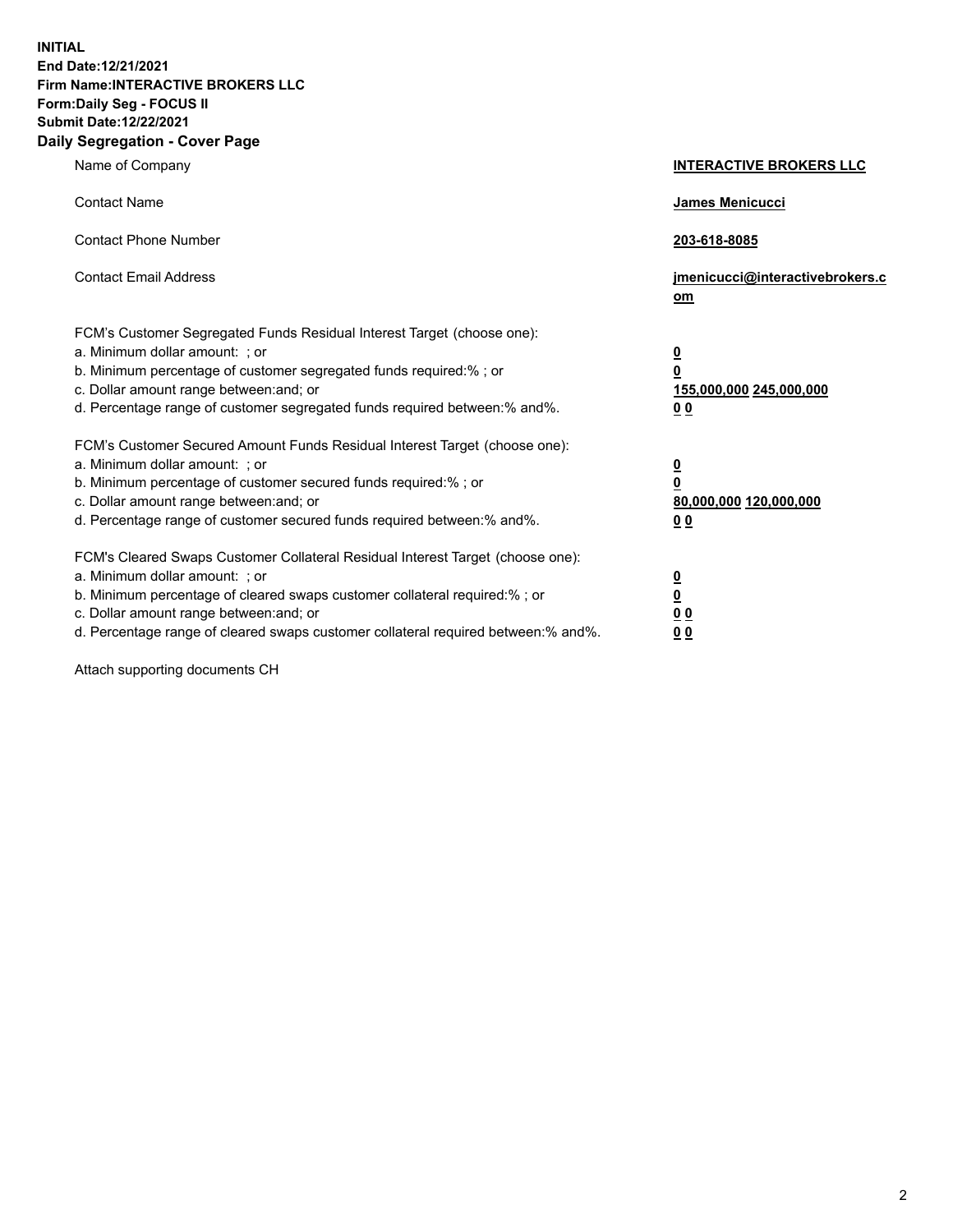## **INITIAL End Date:12/21/2021 Firm Name:INTERACTIVE BROKERS LLC Form:Daily Seg - FOCUS II Submit Date:12/22/2021 Daily Segregation - Secured Amounts**

|          | Daily Segregation - Secured Amounts                                                                        |                                               |
|----------|------------------------------------------------------------------------------------------------------------|-----------------------------------------------|
|          | Foreign Futures and Foreign Options Secured Amounts                                                        |                                               |
|          | Amount required to be set aside pursuant to law, rule or regulation of a foreign                           | $0$ [7305]                                    |
|          | government or a rule of a self-regulatory organization authorized thereunder                               |                                               |
| 1.       | Net ledger balance - Foreign Futures and Foreign Option Trading - All Customers                            |                                               |
|          | A. Cash                                                                                                    | 485,277,582 [7315]                            |
|          | B. Securities (at market)                                                                                  | $0$ [7317]                                    |
| 2.       | Net unrealized profit (loss) in open futures contracts traded on a foreign board of trade                  | $-6,510,646$ [7325]                           |
| 3.       | Exchange traded options                                                                                    |                                               |
|          | a. Market value of open option contracts purchased on a foreign board of trade                             | 112,350 [7335]                                |
|          | b. Market value of open contracts granted (sold) on a foreign board of trade                               | -7,972 [7337]                                 |
| 4.       | Net equity (deficit) (add lines 1. 2. and 3.)                                                              | 478,871,314 [7345]                            |
| 5.       | Account liquidating to a deficit and account with a debit balances - gross amount                          | 8,661 [7351]                                  |
|          | Less: amount offset by customer owned securities                                                           | 0 [7352] 8,661 [7354]                         |
| 6.       | Amount required to be set aside as the secured amount - Net Liquidating Equity                             | 478,879,975 [7355]                            |
|          | Method (add lines 4 and 5)                                                                                 |                                               |
| 7.       | Greater of amount required to be set aside pursuant to foreign jurisdiction (above) or line                | 478,879,975 [7360]                            |
|          | 6.                                                                                                         |                                               |
|          | FUNDS DEPOSITED IN SEPARATE REGULATION 30.7 ACCOUNTS                                                       |                                               |
| 1.       | Cash in banks                                                                                              |                                               |
|          | A. Banks located in the United States                                                                      | 118,324,984 [7500]                            |
|          | B. Other banks qualified under Regulation 30.7                                                             | 0 [7520] 118,324,984 [7530]                   |
| 2.       | Securities                                                                                                 |                                               |
|          | A. In safekeeping with banks located in the United States                                                  | 250,299,000 [7540]                            |
|          | B. In safekeeping with other banks qualified under Regulation 30.7                                         | 0 [7560] 250,299,000 [7570]                   |
| 3.       | Equities with registered futures commission merchants                                                      |                                               |
|          | A. Cash                                                                                                    | $0$ [7580]                                    |
|          | <b>B.</b> Securities                                                                                       | $0$ [7590]                                    |
|          | C. Unrealized gain (loss) on open futures contracts                                                        | $0$ [7600]                                    |
|          | D. Value of long option contracts                                                                          | $0$ [7610]                                    |
|          | E. Value of short option contracts                                                                         | 0 [7615] 0 [7620]                             |
| 4.       | Amounts held by clearing organizations of foreign boards of trade                                          |                                               |
|          | A. Cash                                                                                                    | $0$ [7640]                                    |
|          | <b>B.</b> Securities                                                                                       | $0$ [7650]                                    |
|          | C. Amount due to (from) clearing organization - daily variation                                            | $0$ [7660]                                    |
|          | D. Value of long option contracts                                                                          | $0$ [7670]                                    |
|          | E. Value of short option contracts                                                                         | 0 [7675] 0 [7680]                             |
| 5.       | Amounts held by members of foreign boards of trade                                                         |                                               |
|          | A. Cash                                                                                                    | 235,911,391 [7700]                            |
|          | <b>B.</b> Securities                                                                                       | $0$ [7710]                                    |
|          | C. Unrealized gain (loss) on open futures contracts                                                        | -5,380,236 [7720]                             |
|          | D. Value of long option contracts                                                                          | 112,350 [7730]                                |
|          | E. Value of short option contracts                                                                         | <mark>-7,972</mark> [7735] 230,635,533 [7740] |
| 6.       | Amounts with other depositories designated by a foreign board of trade                                     | 0 [7760]                                      |
| 7.       | Segregated funds on hand                                                                                   | $0$ [7765]                                    |
| 8.<br>9. | Total funds in separate section 30.7 accounts                                                              | 599,259,517 [7770]                            |
|          | Excess (deficiency) Set Aside for Secured Amount (subtract line 7 Secured Statement<br>Page 1 from Line 8) | 120,379,542 [7380]                            |
| 10.      | Management Target Amount for Excess funds in separate section 30.7 accounts                                | 80,000,000 [7780]                             |
| 11.      | Excess (deficiency) funds in separate 30.7 accounts over (under) Management Target                         | 40,379,542 [7785]                             |
|          |                                                                                                            |                                               |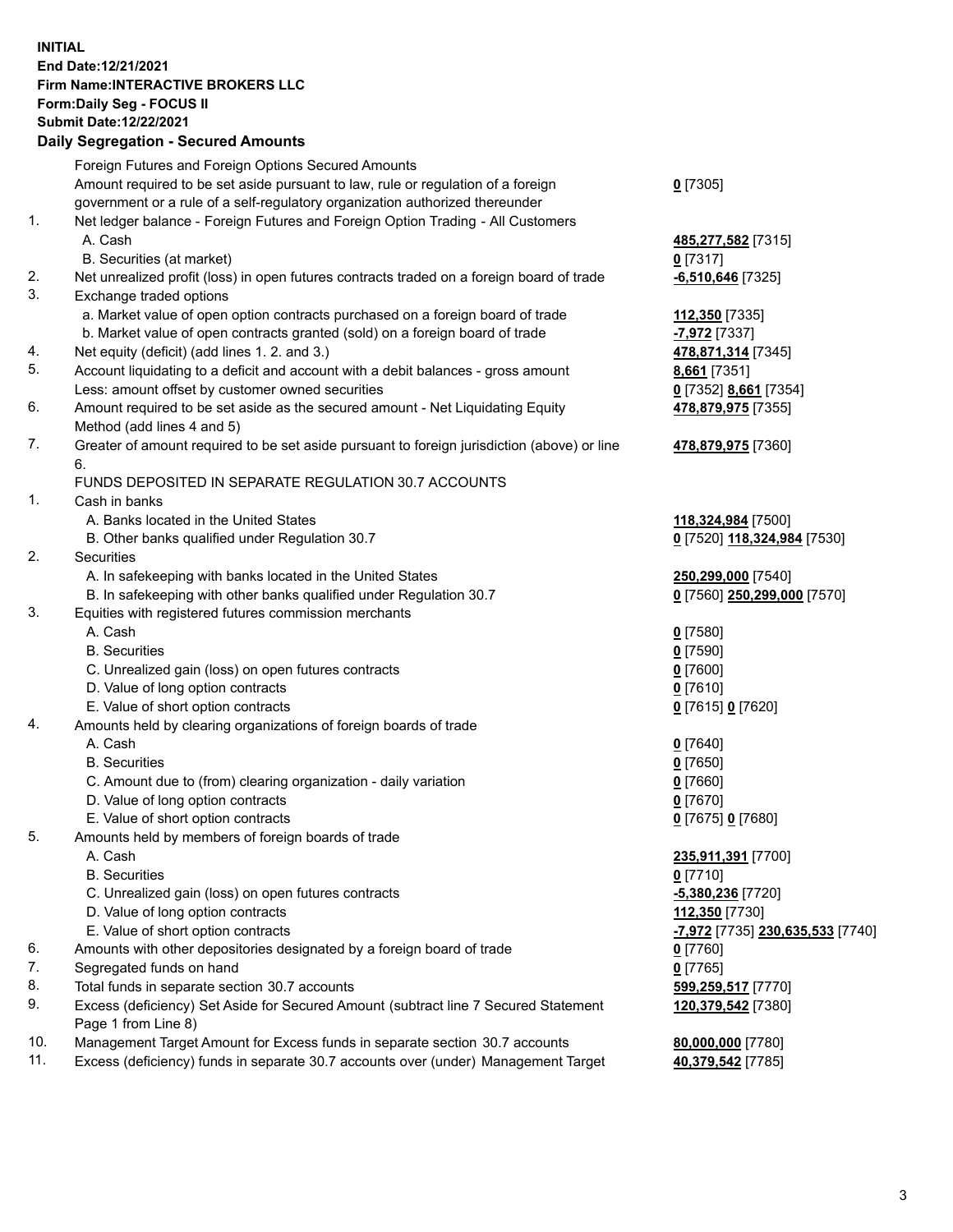**INITIAL End Date:12/21/2021 Firm Name:INTERACTIVE BROKERS LLC Form:Daily Seg - FOCUS II Submit Date:12/22/2021 Daily Segregation - Segregation Statement** SEGREGATION REQUIREMENTS(Section 4d(2) of the CEAct) 1. Net ledger balance A. Cash **7,657,993,531** [7010] B. Securities (at market) **0** [7020] 2. Net unrealized profit (loss) in open futures contracts traded on a contract market **20,073,814** [7030] 3. Exchange traded options A. Add market value of open option contracts purchased on a contract market **492,304,789** [7032] B. Deduct market value of open option contracts granted (sold) on a contract market **-425,025,743** [7033] 4. Net equity (deficit) (add lines 1, 2 and 3) **7,745,346,391** [7040] 5. Accounts liquidating to a deficit and accounts with debit balances - gross amount **1,046,351** [7045] Less: amount offset by customer securities **0** [7047] **1,046,351** [7050] 6. Amount required to be segregated (add lines 4 and 5) **7,746,392,742** [7060] FUNDS IN SEGREGATED ACCOUNTS 7. Deposited in segregated funds bank accounts A. Cash **1,649,417,725** [7070] B. Securities representing investments of customers' funds (at market) **3,950,057,520** [7080] C. Securities held for particular customers or option customers in lieu of cash (at market) **0** [7090] 8. Margins on deposit with derivatives clearing organizations of contract markets A. Cash **1,984,737,700** [7100] B. Securities representing investments of customers' funds (at market) **319,826,303** [7110] C. Securities held for particular customers or option customers in lieu of cash (at market) **0** [7120] 9. Net settlement from (to) derivatives clearing organizations of contract markets **61,234,155** [7130] 10. Exchange traded options A. Value of open long option contracts **492,304,789** [7132] B. Value of open short option contracts **-425,025,743** [7133] 11. Net equities with other FCMs A. Net liquidating equity **0** [7140] B. Securities representing investments of customers' funds (at market) **0** [7160] C. Securities held for particular customers or option customers in lieu of cash (at market) **0** [7170] 12. Segregated funds on hand **0** [7150] 13. Total amount in segregation (add lines 7 through 12) **8,032,552,449** [7180] 14. Excess (deficiency) funds in segregation (subtract line 6 from line 13) **286,159,707** [7190] 15. Management Target Amount for Excess funds in segregation **155,000,000** [7194] 16. Excess (deficiency) funds in segregation over (under) Management Target Amount Excess **131,159,707** [7198]